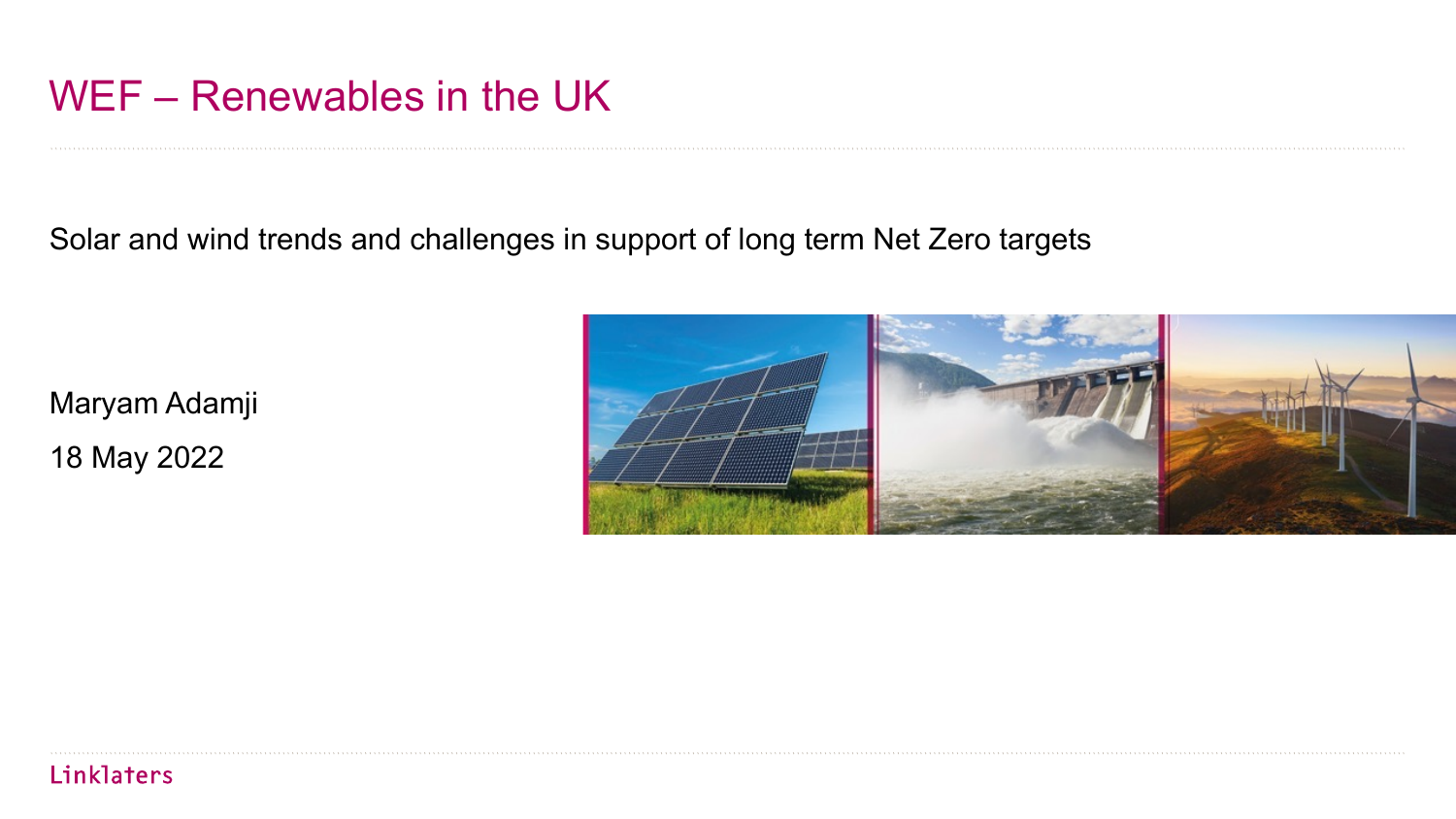# Renewables in the UK – Recent policy highlights

- > Energy White Paper 2020 targeted 40GW of offshore wind by 2030, including 1GW floating wind
- > Contracts for Difference
	- Allocation rounds to be held annually from March 2023
	- AR4 offshore wind auctioned capacity doubled (12GW) compared with AR3 (5.8GW)
	- AR4 onshore wind and solar participating for the first time since 2015 (5GW)
- > Energy Security Strategy 2022
	- Offshore wind target increased to 50GW by 2030, aim for up to 5GW of floating wind
	- Onshore wind and solar limited firm targets: "looking to increase" solar potential for fivefold growth by 2035 (70GW)
	- Earlier draft 50GW solar by 2030 and 70GW by 2035 (compared with 14GW today), and for onshore wind, 30GW by 2030 and 45GW by 2035 (compared with 15GW today)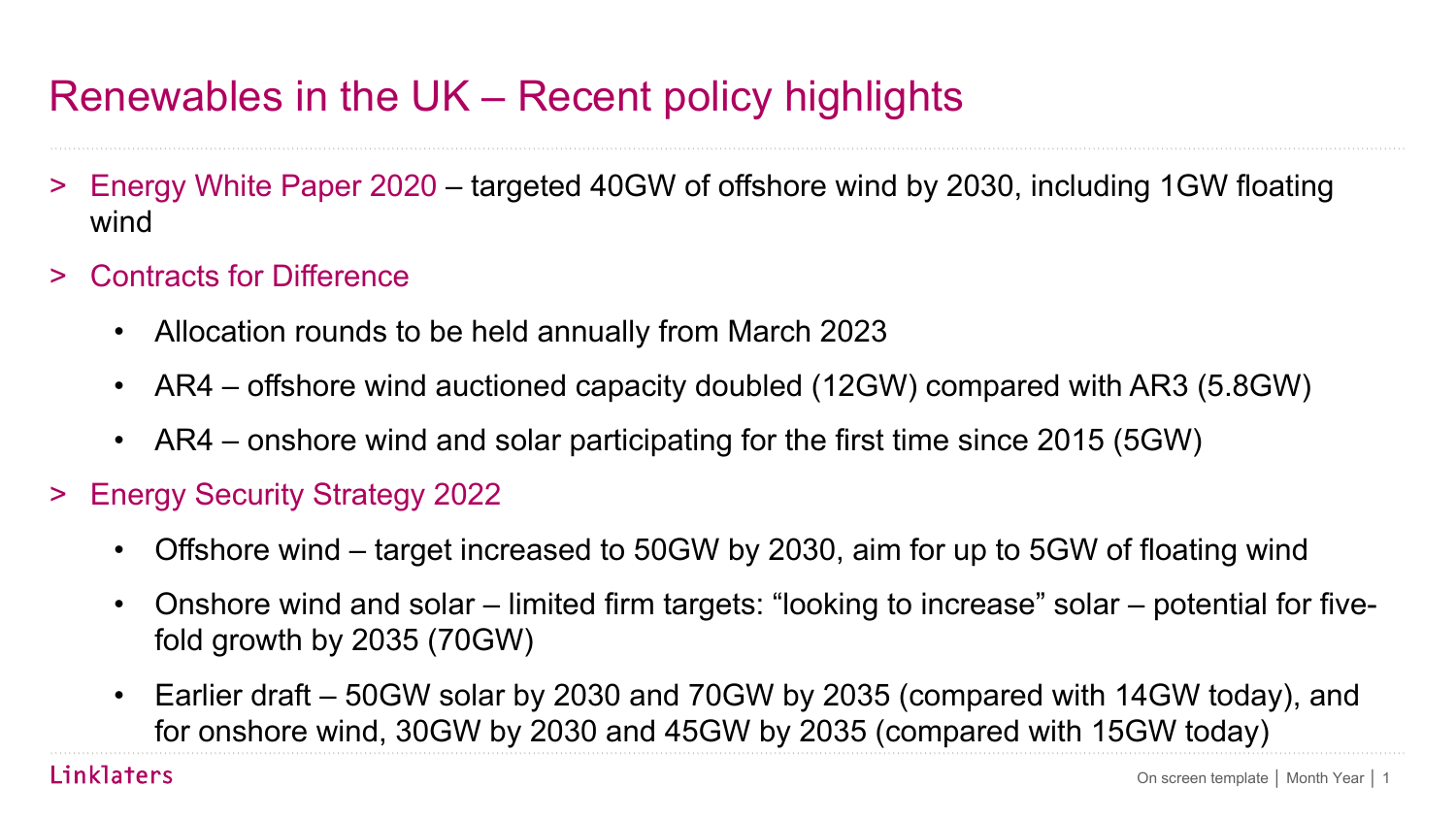# Renewables in the UK – Challenges

#### > Removing the barriers to deployment

- Scale of deployment creates delays in connecting to the grid, with applications increasing by over 10x
- Fast-track consenting route (amending the Planning Act 2008), streamlining consent times, Crown Estate process
- Onshore wind development
- EU comparison
- > Removing the barriers to new entrants
	- Development timetable contributes to high development costs stifles new entrants
	- CfD eligibility requirements impact on small scale solar and onshore wind
	- Connection charges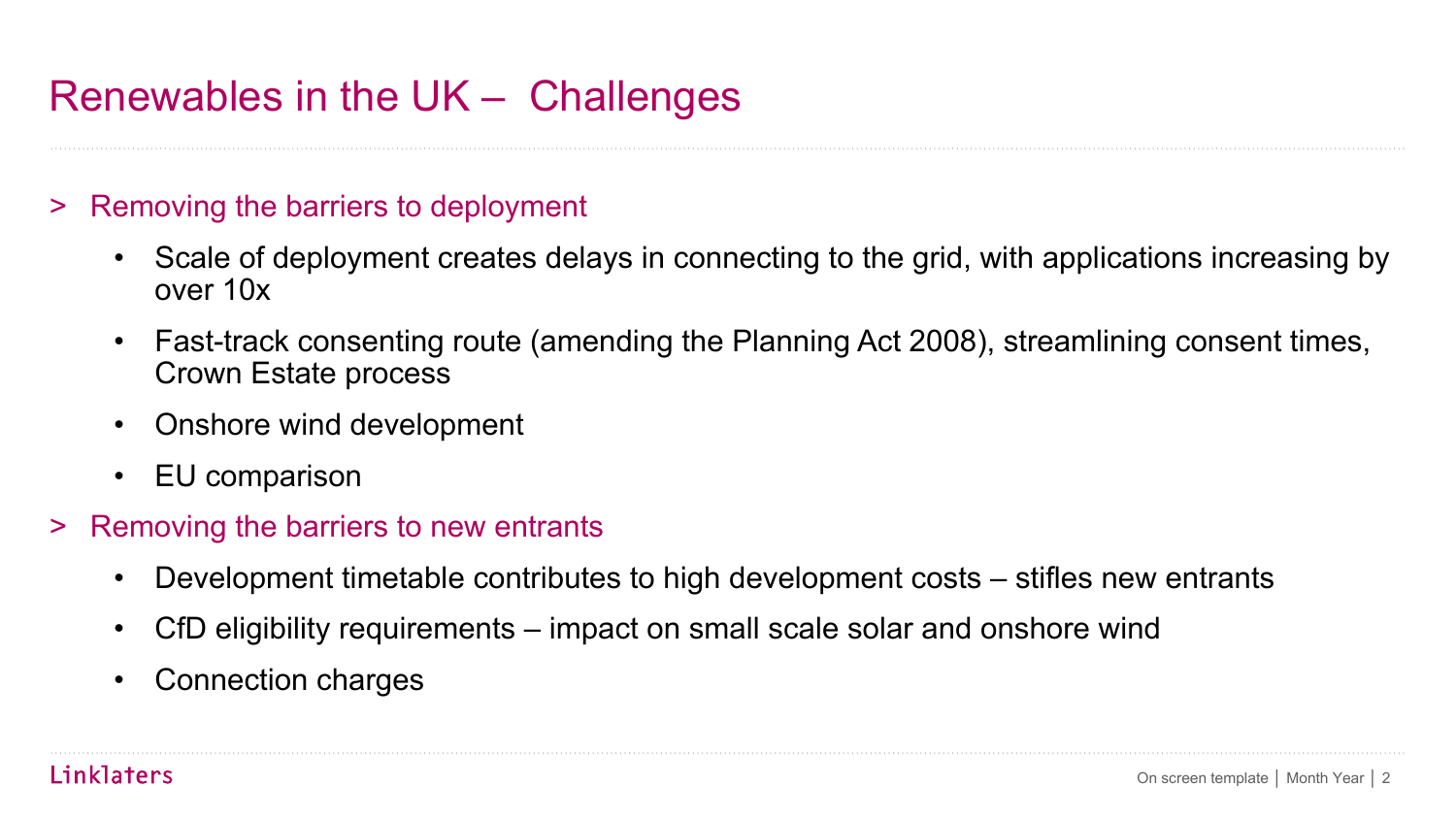## Renewables in the UK – Trends

### > Role of interconnectors

- UK-EU recognition of a need to work closely together. EU renewable energy generation targeted to double by 2030, combined with growth in UK renewable energy generation – interconnectors set to play a key role in energy transition and security of supply
- Ofgem third window in 2022
- Recent consultation on multi-purpose interconnectors connecting large volumes of offshore wind and creating clean energy hubs
- Combining with battery storage
- Greater emphasis on supply chain
	- Energy security relies on more than just security of generation push for UK content and supply chain investment
	- Potential risks WTO rules and supply chain shortages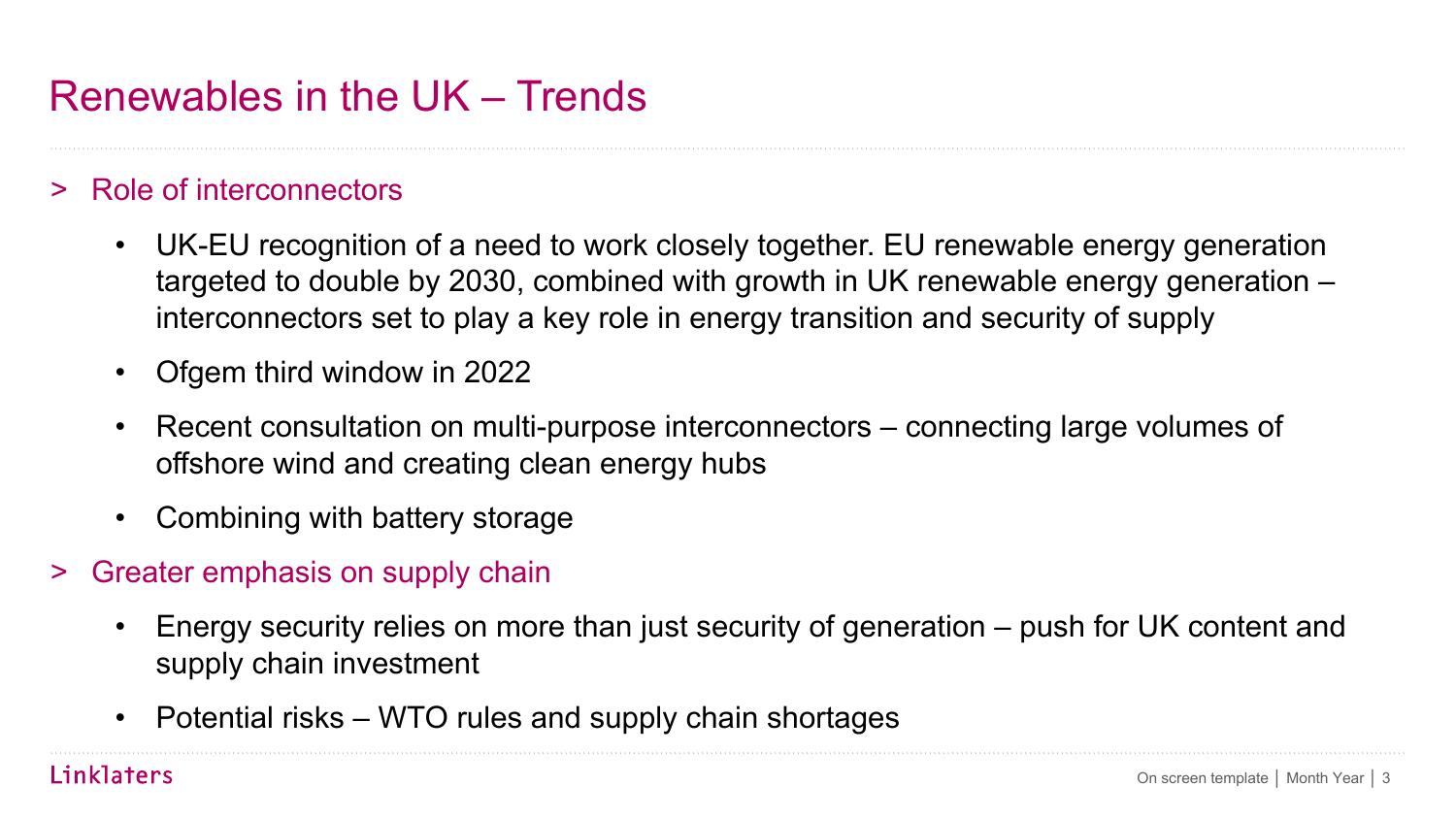## Renewables in the UK – Trends

### > Future role of subsidies

- CfD allocation rounds set to continue annually
- Strike price trajectory where next?
- Role of renewable technology supporting new energy vectors green hydrogen

#### > Investment trends

- Offshore wind projects are increasingly bigger greater capital needs
- Portfolio investment structures for wind and solar